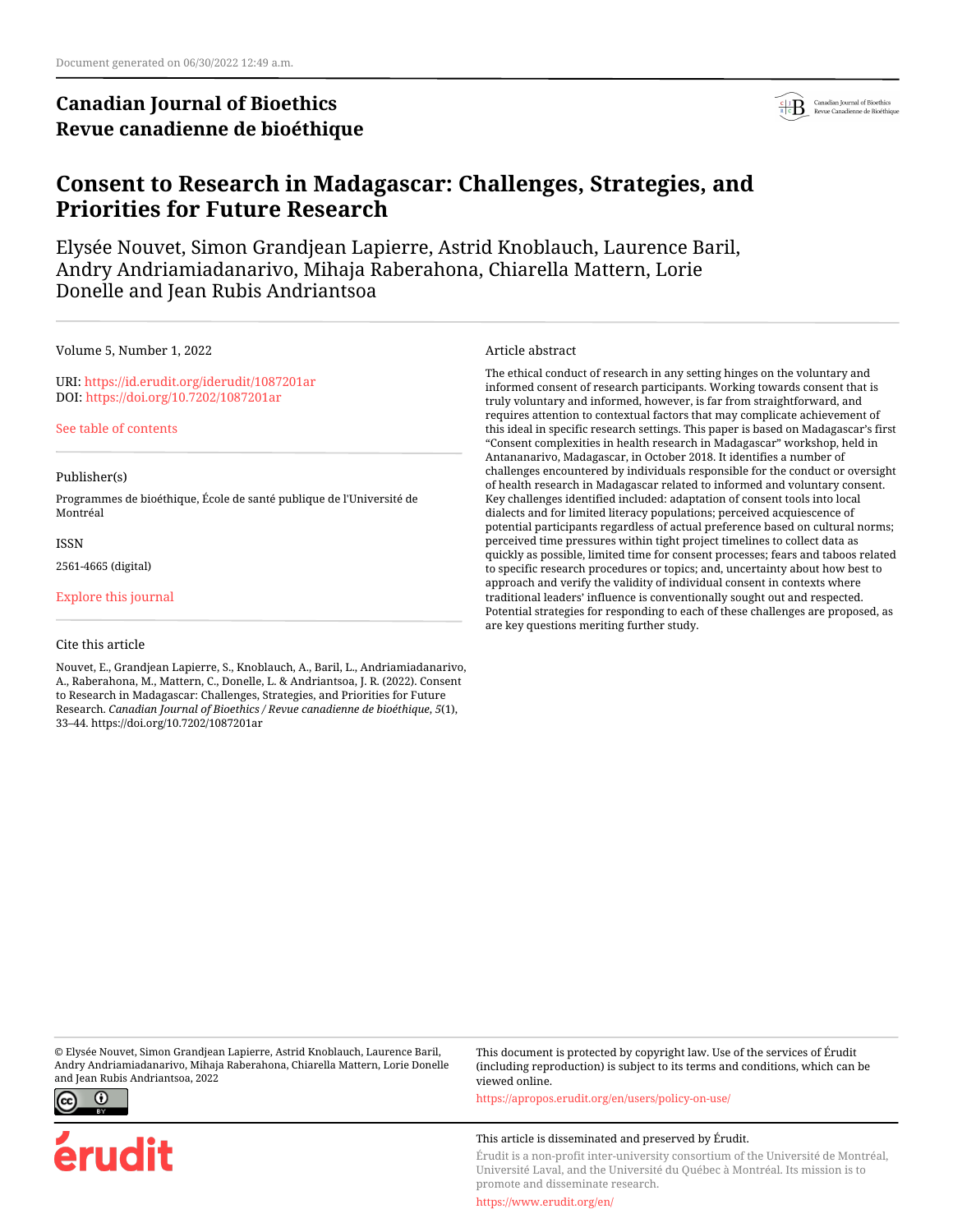

**ARTICLE** (ÉVALUÉ PAR LES PAIRS / PEER-REVIEWED)

# **Consent to Research in Madagascar: Challenges, Strategies, and Priorities for Future Research**

Elysée Nouvetª, Simon Grandjean Lapierre<sup>b,c,d</sup>, Astrid Knoblauch<sup>b,e</sup>, Laurence Baril<sup>f</sup>, Andry Andriamiadanarivo<sup>g</sup>, Mihaja Raberahona<sup>h,i</sup>, Chiarella Mattern<sup>b</sup>, Lorie Donelle<sup>j</sup>, Jean Rubis Andriantsoa<sup>k</sup>

#### **Résumé Abstract**

La conduite éthique de la recherche, quel que soit le contexte, dépend du consentement volontaire et éclairé de ses voluntary and informed consent of research participants. participants. Cependant, assurer un consentement volontaire et Working towards consent that is truly voluntary and informed, éclairé est loin d'être facile, et nécessite une compréhension des however, is far from straightforward, and requires attention to facteurs contextuels qui peuvent compliquer sa réalisation dans contextual factors that may complicate achievement of this ideal des contextes de recherche particuliers. Cet article est basé sur in specific research settings. This paper is based on le premier atelier sur les « Complexités du consentement à la Madagascar's first "Consent complexities in health research in recherche en santé à Madagascar », qui s'est tenu à Madagascar" workshop, held in Antananarivo, Madagascar, in Antananarivo, Madagascar, en octobre 2018. Y sont présentés October 2018. It identifies a number of challenges encountered différents défis liés au consentement libre et éclairé auxquels by individuals responsible for the conduct or oversight of health font face les personnes chargées de la mise en œuvre ou de la research in Madagascar related to informed and voluntary surveillance de la recherche en santé à Madagascar. Les défis consent. Key challenges identified included: adaptation of clefs identifiés lors de l'atelier comprennent : la traduction et consent tools into local dialects and for limited literacy l'adaptation des protocoles pour usage en dialectes locaux et populations; perceived acquiescence of potential participants auprès de populations peu scolarisées; l'acquiescence perçue regardless of actual preference based on cultural norms; des participants à la recherche, conformément aux normes perceived time pressures within tight project timelines to collect culturelles, et qui pourrait masquer leurs préférences réelles; les data as quickly as possible, limited time for consent processes; contraintes de temps engendrées par des échéanciers de fears and taboos related to specific research procedures or recherche serrés qui allouent peu de temps à la collecte de topics; and, uncertainty about how best to approach and verify donnée, et donc aux processus de consentement; l'existence de craintes et de tabous par rapport à certaines procédures ou certains sujets de recherche; et l'incertitude quant à comment Potential strategies for responding to each of these challenges approcher et comment s'assurer de la validité du consentement are proposed, as are key questions meriting further study. individuel dans des contextes où l'avis des chefs traditionnels est communément cherché et respecté. L'article propose des stratégies pour faire face à ces défis et des questions devant faire l'objet de recherches plus poussées.

sur la recherche, santé mondiale, Afrique subsaharienne

#### **Affiliations**

- <sup>a</sup> School of Health Studies, Western University, London, Canada
- **b Institut Pasteur Madagascar, Madagascar**
- c Département de microbiologie, infectiologie et immunologie, Université de Montréal, Montréal, Canada
- d Centre de Recherche du Centre Hospitalier de l'Université de Montréal, Montréal, Canada
- e Department of Epidemiology and Public Health, Swiss Tropical and Public Health Institute, Basel, Switzerland
- f Institut Pasteur of Cambodia, Phnom Penh, Cambodia
- g Global Health Institute, Stony Brook University, New York, USA

h Centre Hospitalier Universitaire Joseph Raseta Befelatanana, Cnr Lalana Andriamifidy & Lalana Rasalimo, Befelatanana, Antananarivo, Madagascar

- i Centre d'Infectiologie Charles Mérieux, Ankatso, Antananarivo, Madagascar
- j School of Nursing, Western University, London, Canada
- k Comité d'Éthique à la Recherche Biomédicale auprès du Ministère de la Santé, Ambohidahy, Antananarivo, Madagascar

**Correspondance / Correspondence:** Elysée Nouvet, [enouvet@uwo.ca](mailto:enouvet@uwo.ca)

## **INTRODUCTION**

Voluntary and informed consent to research participation constitutes a universal minimum ethical requirement of research involving human participants (1,2,3). This requirement cannot be understood outside the history of widely publicized and less widely denounced human rights abuses in the name of research. This history precedes but includes in the 20<sup>th</sup> century: Nazi scientists during World War II forcing concentration camp prisoners to take part in inhumane and often fatal experiments (4,5); intentional infection with active Hepatitis of disabled minors at the Willowbrook School in New York State in the 1950s and '60s towards developing a vaccine (6); nutritional experiments on indigenous minors in Canadian residential schools that denied already malnourished children in control and treatment groups adequate nutrition (7); and the infamous Tuskegee experiments that left African American "volunteers" to suffer and in many cases die from treatable syphilis in the name of scientific "natural"

The ethical conduct of research in any setting hinges on the the validity of individual consent in contexts where traditional leaders' influence is conventionally sought out and respected.

#### **Mots-clés Keywords**

éthique de la recherche, consentement, Madagascar, recherche \_research\_ethics,\_consent,\_Madagascar,\_research\_on\_research, global health, Sub-Saharan Africa

 $\Omega$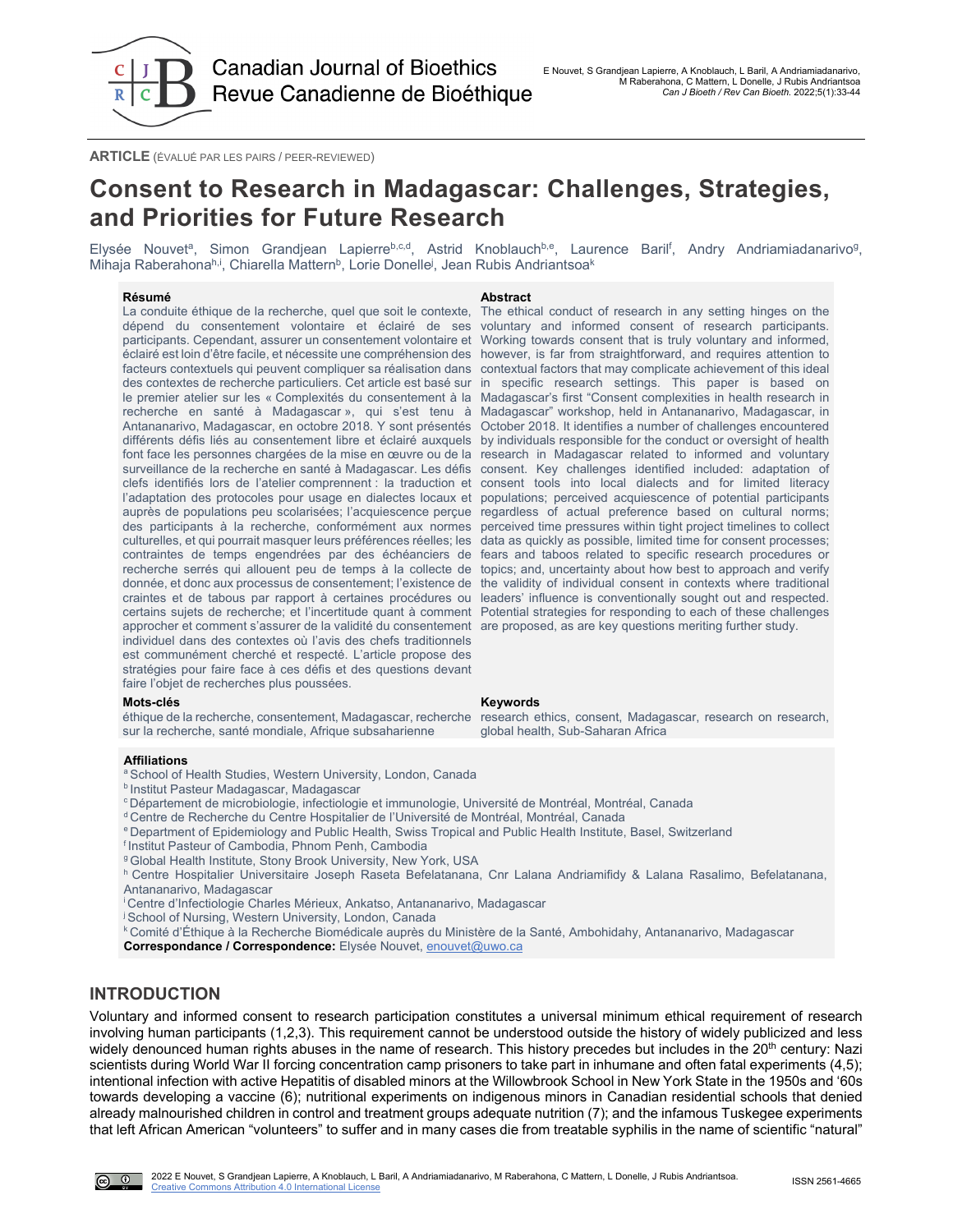observation until the 1970s (8). These "scandals", while initially framed as anomalies, are today understood to have been possible and indeed justified within deeply engrained and long-standing systems of values and discrimination that have normalized the routine neglect, abuse, exploitation, and dehumanization of racialized, indigenous, disabled, institutionalized, and other socially constructed minorities (9,10). The importance of research ethics governance in general, and commitments to voluntary and informed consent in particular, cannot be understood outside this history of abuse and unequal treatment in research of socially marginalized and less powerful groups.

While none today would deny that informed and voluntary consent are non-negotiable in scientific research, normative interpretations of this requirement and the practices and processes intended to uphold consent have become a focus of increasing discussion and critique from researchers working in global health contexts (11-14). Core to normative research ethics' definition of valid or meaningful consent to research are a number of presumptions about how humans everywhere should and can affirm their rights to participate in research or not. The very notion of autonomous decision-making is for many at odds with how they make decisions: i.e., it is informed by their sense of connectedness and obligation to others and/or in consideration of the impact of their decision on others and their community (11-15). Power imbalances between healthcare professionals and the general population, and norms of deference linked to gender, age, class, or other differences may also affect perceptions and actual framings of what it means to voluntarily participate in research (13,16-18). Ensuring voluntariness may be further complicated in high poverty contexts, where those approached for participation in research may have high need or desire for the income, healthcare, social recognition, or other benefits that participation may bring (19-23). Lack of familiarity with the concept of health research as distinct from healthcare or limited literacy may also complicate communication of consent information, adding to the challenge of ensuring that potential participants understand a research project prior to consenting (16,17,19,24).

A growing number of scholars and organizations have stressed the importance of attending to cultural and/or community differences in expectations and standard processes for conducting ethical research in different settings (1,11,12,25-28). Doing so can better equip these stakeholders to engage in research activities in ways that account for such differences, reduce misunderstandings, and inform the tailoring of research processes to best uphold commitments to core research ethics principles. This paper identifies a number of "consent to research" complexities and challenges identified by individuals involved in the conduct or oversight of health research in Madagascar. It is the outcome of the first "Consent complexities in health research in Madagascar" workshop, held in Antanarivo October 10, 2018, co-organized by Western University, the Madagascar National Biomedical Research Ethics Committee (CERBM), and the Institut Pasteur de Madagascar (IPM). Several proposals for addressing such challenges, including ideas for further research identified by workshop attendees, are discussed. Until now, there has been no Research on Research (RoR) to identify and better understand particularities to the ethical conduct of research in the context of Madagascar. This workshop, and the discussions on consent complexities it generated, are timely, if not overdue. Health research activities are on the rise in Madagascar, as in many African countries. With such expansion comes responsibility: for those involved in research in the country, it is important to reflect on existing practices and develop adjustments, if and where needed, to better protect research participants and the ethical integrity of research in the country. While focused on the Malagasy context, it is anticipated this paper and the workshop methods it describes will be of value to research stakeholders in other national settings.

## **CONTEXT AND METHODS: THE "CONSENT COMPLEXITIES IN HEALTH RESEARCH IN MADAGASCAR" WORKSHOP**

Several of the authors (EN, SGL, AK, LD) were funded through a Canadian Institutes of Health Research (CIHR grant #15610) grant to explore complexities of consent and compensation in global health research. EN and SGL met with the CERBM in August 2018 to learn more about identified research needs related to consent in the country. Members of the CERBM felt consent posed an important challenge, especially in the context of work with rural populations. The CERBM suggested that a workshop with other individuals with experience conducting research in the country could be a fruitful way for the CERBM and the Canadian researchers to learn more about consent complexities in the country. The workshop was not designed as a study, but as a first step towards identifying consent-related research questions for the Malagasy context. It was facilitated by EN and SGL, with the agenda approved by the President of the CERBM in advance. The request to develop an article based on workshop discussions came from attendees themselves, who regarded the exercise as valuable for its affirmation and clarification of several key challenges faced by researchers, and to further reflections on how these might be mitigated in the future.

#### **Workshop attendees: sampling strategy**

We recognize that the perspective of actual participants in research is crucial to clarifying complexities of consent in any context. For this workshop, we had a limited budget, limited capacity for participants, and could not agree on a recruitment strategy that would allow meaningful and diverse representation from this key stakeholder group. On this basis, a decision was made to focus recruitment on individuals involved in the conduct or oversight of research. Invitations to attend the workshop were sent to all contacts of the IPM and the CERBM, including healthcare centres, universities, private research institutes, non-governmental organizations (NGOs), and all members of the CERBM. These organizations were asked to identify one or two individuals with direct experience engaging in consent processes with patients or community members in the context of research in Madagascar.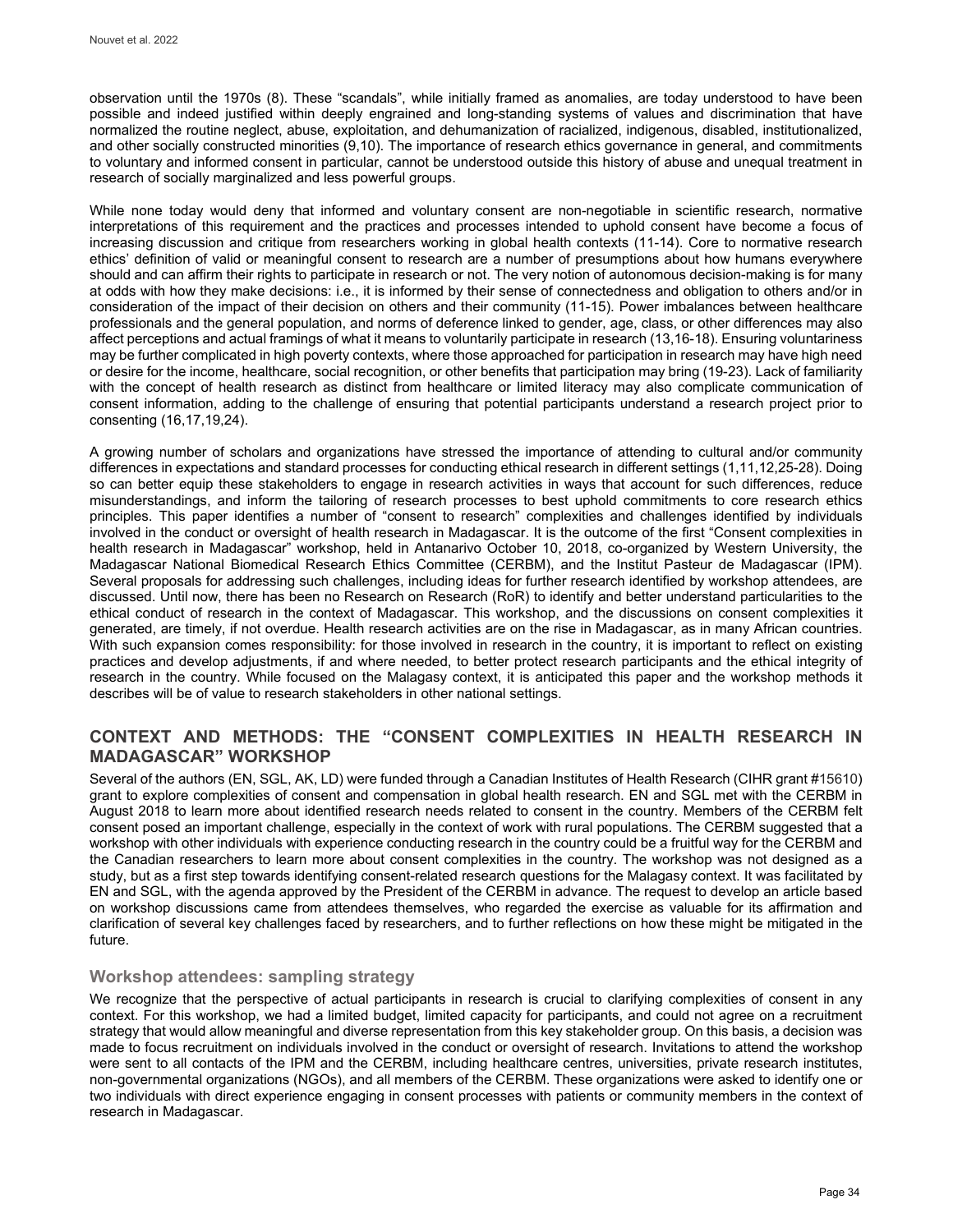Thirty-three individuals from 15 organizations attended the workshop. These included individuals with a range of research experience, i.e., junior researchers working primarily on the front lines of data collection, experienced social scientists and epidemiologists, clinician researchers, and expert members of the CERBM. Organizations represented at the workshop included: the National Institute of Public Health, the University of Madagascar, Antananarivo Hospital Centers, the Malagasy Academy (l'Académie Malgache), the Institut Mérieux, several NGOs (Action Against Hunger, Actions de Terrain, Intégration, Autonomie – ATIA, Professionals for Fair Development – GRET, Médecins du Monde, Population Services International Madagascar), and private and public scientific institutions (Centre d'Infectiologie Charles Mérieux, Institut Pasteur Madagascar).

## **Structure and documentation of workshop discussion**

In keeping with our primary objective of learning more about challenges to meaningful consent experienced by health researchinvestigators and regulators, the workshop featured small group discussions followed by a synthesizing exercise.

#### *Small group discussions*

Following a brief overview of the plan and objectives for the day, workshop attendees were invited to form four groups of approximately eight individuals. To ensure a diversity of perspectives in each group and to promote cross-organization learning, attendees from the same organization were asked to join separate groups. Each group was asked to identify a volunteer to take detailed notes on the discussion, with an understanding that notes would be fed back to the larger group. Small group discussions were organized in three timed blocks (30 minutes each). The first discussion block invited attendees to share those challenges related to consent that they regarded as the most common or important to troubleshoot. In the second block, attendees were asked to identify normative expectations for consent processes that were not challenges, in their experience. The final block asked attendees to describe strategies they had used in response to challenges experienced, and to identify what further research or resources might facilitate navigation of consent complexities in the country, moving forward.

#### *Synthesizing exercise*

The final hour of the workshop involved regrouping the attendees to discuss and begin to develop consensus on key complexities and recommendations. In three rounds corresponding to the three small group discussion blocks, each group presented a summary of main points raised in their discussion. One of the workshop facilitators (EN) tracked the points raised by each group on a flip chart, asking attendees to confirm the accuracy of these notes as she proceeded. All attendees had the opportunity to add to challenges, norms, and recommendations for next steps identified by members of other groups as their colleagues presented them, and these comments were also recorded on the flip chart. A summary of the workshop was prepared in the days following the workshop, based on the large group discussion recorded on flip chart notes. This report was circulated to all workshop attendees for their review, to provide the opportunity for additional suggestions and comments, and to ensure it represented an accurate record of key points raised in the workshop. Small suggestions on wording were obtained in this process. The revised report forms the basis for the present article.

#### **Ethics**

We did not obtain ethics approval for the conduct of this workshop, as it was not conceptualized as research, but rather as an intersectoral consultation aiming to advance sharing and understanding of consent challenges in the country (see Appendix 1: [Invitation to workshop letter\)](#page-12-0). It was thus framed as such. Verbal consent was sought and obtained from all workshop attendees at the workshop regarding an eventual submission for publication of a summary of the workshop discussion, following a request from attendees that we pursue this avenue.

# **RESULTS: IDENTIFIED CHALLENGES TO INFORMED CONSENT IN MADAGASCAR**

Workshop attendees had no trouble identifying several complexities of consent in the context of Malagasy health research. These fell into two main categories: 1) challenges related to consent form preparation for national review and local use; and 2) challenges of ensuring meaningful consent of research participants during data collection. Specific challenges within these broader categories are presented below, along with potential mitigation strategies and avenues for future research and dialogue (Table 1).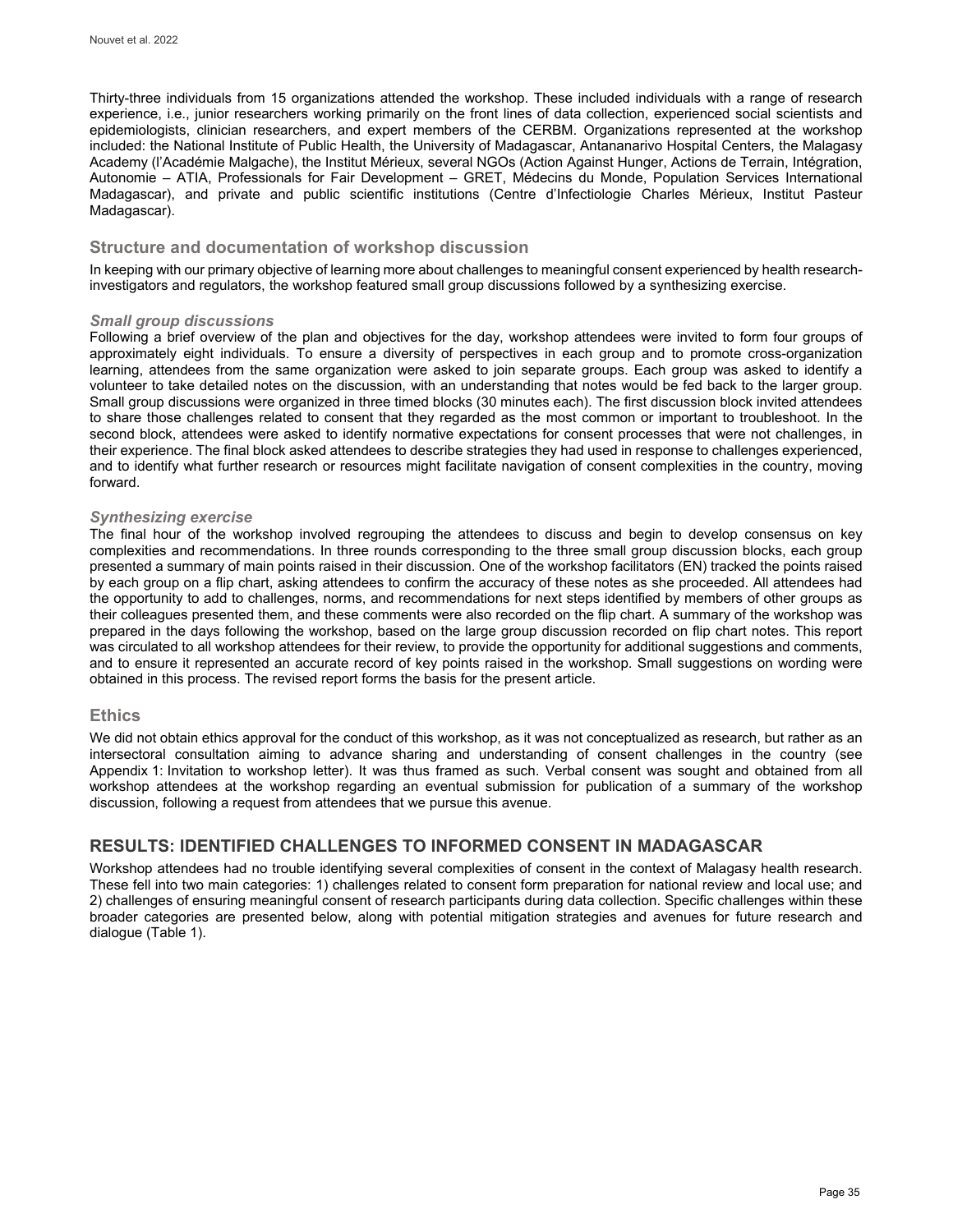# **Table 1: Challenges to informed consent in the Malagasy context and suggested strategies and research questions for addressing these**

| <b>Challenge areas</b>                                                                                                                                                                                                                                                                                                                                                                     | <b>Underlying structural factors</b>                                                                                                                                                 | <b>Proposed mitigation</b><br>strategies                                                                                                                                                                                                                                                                                                                                                                                                                                                                                                                                         | <b>Proposed avenues for future</b><br>research and dialogue                                                                                                                                                                                                                                                                                                                                                                                                                                                                                                                                                           |  |
|--------------------------------------------------------------------------------------------------------------------------------------------------------------------------------------------------------------------------------------------------------------------------------------------------------------------------------------------------------------------------------------------|--------------------------------------------------------------------------------------------------------------------------------------------------------------------------------------|----------------------------------------------------------------------------------------------------------------------------------------------------------------------------------------------------------------------------------------------------------------------------------------------------------------------------------------------------------------------------------------------------------------------------------------------------------------------------------------------------------------------------------------------------------------------------------|-----------------------------------------------------------------------------------------------------------------------------------------------------------------------------------------------------------------------------------------------------------------------------------------------------------------------------------------------------------------------------------------------------------------------------------------------------------------------------------------------------------------------------------------------------------------------------------------------------------------------|--|
| 1) Consent form preparation for national review and local use                                                                                                                                                                                                                                                                                                                              |                                                                                                                                                                                      |                                                                                                                                                                                                                                                                                                                                                                                                                                                                                                                                                                                  |                                                                                                                                                                                                                                                                                                                                                                                                                                                                                                                                                                                                                       |  |
| Language and clarity<br>Protocols developed in French,<br>English, or other languages must<br>be translated into Malagasy and<br>from Malagasy into local dialects.<br>Technical terms may not have<br>local-language equivalents or may<br>be unfamiliar to participants.<br>Attempts at explaining or<br>paraphrasing terms adds length<br>and complexity to<br>documents/conversations. | Tension between desire for<br>concision and clarity, and for<br>thoroughness and accuracy.<br>Tension between formal ethical<br>norms and local norms and<br>realities.              | • Feasibility studies, development<br>and dissemination of training on<br>how to develop (clear,<br>appropriate) consent<br>documents.<br>• Anthropological fieldwork by<br>researchers and trainees, to<br>develop clearer understanding<br>of potential participants' day-to-<br>day lives.<br>• Development and dissemination<br>of "sample" consent documents,<br>in local languages, that<br>demonstrate effective<br>information sharing.<br>• Development and dissemination<br>of "sample" visual and audio-<br>visual tools to support effective<br>information sharing. | What specific items or aspects<br>within consent discussions and<br>forms represent the most<br>consistent challenges to<br>informed consent in specific<br>studies? Are there patterns in<br>the challenges to the<br>understanding of consent<br>discussions across or within<br>Malagasy participant<br>populations?<br>What terms, analogies, or<br>paraphrasing are being used to<br>explain terms that have no<br>equivalent in local dialects, if<br>any? Are these effective in<br>increasing Malagasy research<br>participants' ability to provide<br>informed consent (do these<br>increase understanding)? |  |
| 2) Optimizing meaningful consent during data collection                                                                                                                                                                                                                                                                                                                                    |                                                                                                                                                                                      |                                                                                                                                                                                                                                                                                                                                                                                                                                                                                                                                                                                  |                                                                                                                                                                                                                                                                                                                                                                                                                                                                                                                                                                                                                       |  |
| <b>Pressure to consent</b><br>Politeness norms in some<br>Malagasy communities prioritize<br>agreement. If invited, participants<br>may not feel comfortable declining<br>to participate in a study.                                                                                                                                                                                       | Tension between formal ethical<br>norms and local norms and<br>realities.                                                                                                            | • Anthropological fieldwork by<br>researchers and trainees to<br>develop clearer understanding<br>of communication norms in<br>research communities.<br>• Giving participants enough time<br>to reflect on their decisions<br>about participation.                                                                                                                                                                                                                                                                                                                               | Would providing more time to<br>participants for their decision-<br>making result in more<br>individuals expressing a<br>preference not to participate?<br>• What amount of time (hours?<br>days?) would be sufficient to<br>reduce the influence of norms of<br>politeness on decisions to<br>partake in research (assuming<br>these do influence consent to<br>research in at least some<br>Malagasy communities)?                                                                                                                                                                                                  |  |
| <b>Addressing taboos</b><br>Key research procedures and<br>topics may be the subject of taboos<br>(e.g., blood samples, discussions<br>of sexuality). Researchers may feel<br>uncomfortable addressing, or<br>uncertain of how best to address,<br>such topics.                                                                                                                            | Tension between formal ethical<br>$\bullet$<br>norms and local norms and<br>realities.<br>• Lack of material, institutional,<br>and educational support for<br>Malagasy researchers. | Development of pre-deployment<br>$\bullet$<br>training for frontline researchers,<br>that focuses on making explicit<br>expectations and fears about<br>taboos.                                                                                                                                                                                                                                                                                                                                                                                                                  | • Are there respectful and<br>sensitive ways of discussing<br>topics that relate to taboos?                                                                                                                                                                                                                                                                                                                                                                                                                                                                                                                           |  |
| Addressing concerns about<br>signatures<br>Participants may feel<br>uncomfortable signing consent<br>documents, whether or both<br>because they are unable to read<br>these documents themselves,<br>and/or in light of local histories in<br>which rights were ceded by signing<br>documents.                                                                                             | • Tension between formal ethical<br>norms and local norms and<br>realities.<br>Lack of material, institutional,<br>and educational support for<br>Malagasy researchers.              | • Development and dissemination<br>of training materials outlining<br>alternative means of<br>documenting consent.<br>Development and dissemination<br>$\bullet$<br>of "sample" consent documents<br>that allow participants to choose<br>between different means of<br>documenting consent.                                                                                                                                                                                                                                                                                     | • What (various) meanings and<br>implications does the act of<br>signing carry in rural<br>Madagascar?<br>• What alternate means could be<br>acceptable for documenting<br>consent?                                                                                                                                                                                                                                                                                                                                                                                                                                   |  |
| Individual consent<br>Given norms of respect for chiefs'<br>and families'/communities',<br>researchers may feel uncertain that<br>potential participants' choices<br>genuinely reflect personal<br>preferences.                                                                                                                                                                            | Tension between respect for<br>collective/community and<br>individual decision-making.                                                                                               |                                                                                                                                                                                                                                                                                                                                                                                                                                                                                                                                                                                  | • How can Malagasy ideals of<br>respect for the community,<br>family, and for chiefs be<br>reconciled/balanced with health<br>research ethics norms that<br>emphasize individual decision-<br>making?                                                                                                                                                                                                                                                                                                                                                                                                                 |  |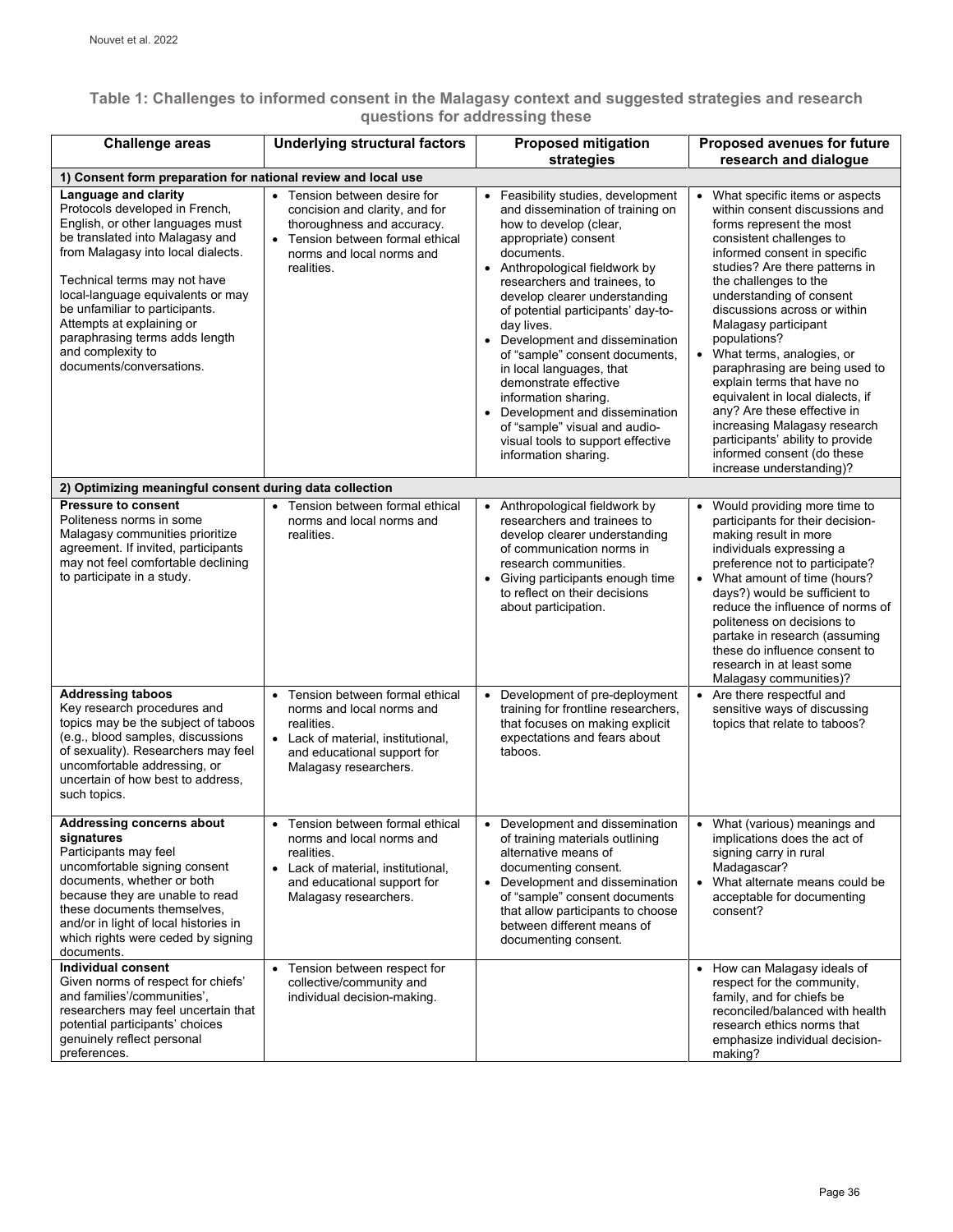| <b>Time limitations</b><br>Researchers may face limited time<br>to engage in consent processes.<br>Participants may not have time for<br>consent forms and discussions that<br>explore, clearly and in<br>comprehensible terms, all<br>categories of information normally<br>required by REBs.<br>Deciding what information to<br>prioritize may be difficult. | Tension between desire for<br>concision and clarity, and for<br>thoroughness and accuracy.                                                                                                                            |                                                                                                                                                                                                                                                                                                                                                                                                                                | • What aspects and dimensions<br>of consent documents should be<br>prioritized?<br>What level of detail would best<br>serve to inform potential<br>participants without<br>overwhelming them?                                                                                                                                                                            |
|----------------------------------------------------------------------------------------------------------------------------------------------------------------------------------------------------------------------------------------------------------------------------------------------------------------------------------------------------------------|-----------------------------------------------------------------------------------------------------------------------------------------------------------------------------------------------------------------------|--------------------------------------------------------------------------------------------------------------------------------------------------------------------------------------------------------------------------------------------------------------------------------------------------------------------------------------------------------------------------------------------------------------------------------|--------------------------------------------------------------------------------------------------------------------------------------------------------------------------------------------------------------------------------------------------------------------------------------------------------------------------------------------------------------------------|
| Ability to ask questions<br>Participants may not feel free or<br>comfortable asking questions of<br>researchers.<br>In the absence of questions,<br>researchers may have difficulty<br>assessing participants'<br>understanding.                                                                                                                               | Tension between respect for<br>collective/community and<br>individual decision-making.<br>Tension between formal ethical<br>norms and local norms and<br>realities.                                                   | • Anthropological fieldwork by<br>researchers and trainees, to<br>develop clearer understanding<br>of communication norms in<br>research communities.<br>• Develop and share strategies<br>for strengthening trust between<br>researchers and potential<br>participants.<br>• Ask participants to explain key<br>information in their own words,<br>as a means of assessing their<br>understanding and to elicit<br>questions. | Do potential or confirmed<br>$\bullet$<br>participants truly feel hesitant to<br>ask questions of researchers?<br>On what bases? How does<br>hesitancy intersect with social<br>position, gender, or other<br>factors?<br>What methods can serve to<br>gage potential or confirmed<br>participants' understanding of<br>research projects and terms of<br>participation? |
| Concentration<br>Consent and information<br>conversations may include topics<br>or occur under conditions that are<br>distracting to researchers and/or<br>participants.                                                                                                                                                                                       | Lack of material, institutional,<br>and educational support for<br>Malagasy researchers to identify<br>and assess the ethical<br>significance of participants who<br>may seem distracted during<br>consent processes. | • Anthropological fieldwork by<br>researchers and trainees, to<br>develop clearer understanding<br>of potential participants' day-to-<br>day lives.                                                                                                                                                                                                                                                                            | • Are there particular topics,<br>research procedures, or<br>conditions that participants<br>would define as limiting their<br>ability to process and participate<br>as fully as possible in consent<br>processes?                                                                                                                                                       |

# **Challenge area 1: Consent form preparation for national review and local use**

Preparation of consent forms was stressed as a challenge by a number of workshop attendees. Research in Madagascar is almost entirely funded by non-Malagasy based institutions and agencies. This implies multiple ethics approvals of the protocol and study instruments: from non-Malagasy partner institutions, as well as from the National Ethics Committee in Madagascar (the CERBM). Many international partnering institutions recommend and expect the adoption of specific language in consent forms as a condition for their approval of protocols. A first complexity of consent is related to internationally funded research in Madagascar, and the need to adapt study protocols that include non-Malagasy institutional language preferences for the Malagasy context.

Consent forms often need to go through multiple translations: into French sometimes, into Malagasy, and then, into Malagasy dialect(s). The latter occurs in the field via translators, if (as is often the case), researchers are not versed in the local dialect spoken by potential participants but also because Malagasy dialects do not have standard written forms. For limited literacy populations – a significant demographic in Madagascar research – it is expected that all consent form components will be verbally explained to potential participants. Some scientific and medical terms have no equivalent in standard Malagasy or dialects. Workshop attendees noted a tension between the desire to create forms that are as concise as possible so that these can be read to research participants in their entirety, and the need to explain concepts through a series of words or sentences because there is no equivalent term in the target language or dialect.

Echoing a recurring theme in the literature (29,30), many attendees were uncertain as to the level of detail they should include in consent forms. A few wondered if it was important, for example, to name funders, or the particular bacterium in a bacteriological study. They expressed worries that such detailed information could confuse and reduce, rather than increase, potential participants' understanding of a study. Both junior and senior researchers worried about "cut and paste" approaches to consent forms that negated the importance of ensuring the language and information in forms were adapted to specific populations, participant education level(s), particular concerns, and prior exposure to information, studies, or methods. These practical complexities and concerns are well founded, and echo those raised by researchers and ethicists interested in the quality and challenges of informed consent in African clinical research (13,31-34). In a systematic review that looked at clinical research participant understanding for consent, across 21 African studies, over 50% of participants were found to have consented without understanding key concepts relevant to the study in which they volunteered (35). Seventy percent appeared unclear that they were even involved in research (35). In contexts of limited literacy and when working in languages that do not possess equivalent terms for key research concepts, supporting informed consent necessitates careful planning and innovation to adapt consent instruments and procedures (29,35,36).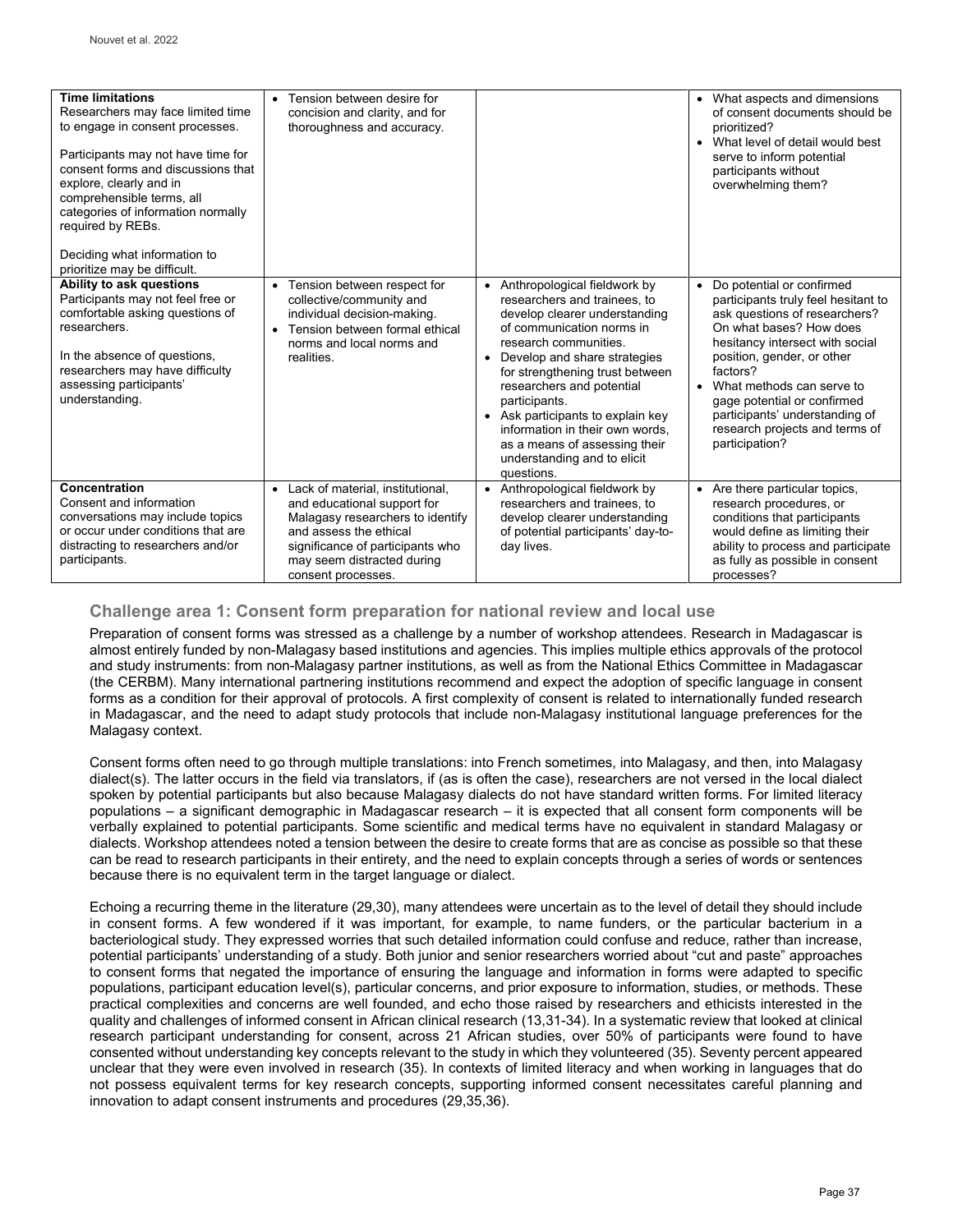Workshop attendees identified a dearth of opportunities for formal training on the drafting of protocols and consent forms as a factor complicating efforts to deal with these issues, especially for students and early career researchers.

## **Challenge area 2: Optimizing meaningful consent during data collection**

Workshop attendees identified five key challenges to the ideal of informed and voluntary consent arising at the "field" level, during data collection. Three were understood as stemming from Malagasy cultural beliefs, norms, and socio-economic conditions, and as being more pronounced amongst research participants living in rural regions and with limited literacy. The remaining two pertain to conditions that may be more directly in the researcher's control.

#### *A cultural norm of the Malagasy answering 'yes' even when they are thinking 'no'*

One of the cultural norms that workshop attendees identified as challenging was the observed tendency of Malagasy peoples, whether or not in the context of research, to answer 'yes' even when they may be feeling or thinking 'no'. One attendee, a research assistant experienced in obtaining consent in the country, described this practice manifesting when, for example, they presented research to individuals in rural areas and some individuals agreed before they finished explaining what the study was about or involved for those who might enroll. In the assessment of workshop participants, the Malagasy may choose to express acquiescence, whether to follow norms of politeness or perhaps, sometimes, simply to help bring a tiresome line of questioning to a quicker end. This makes it more difficult to ascertain whether or not a participant's consent actually represents their preference.

#### *Taboos and fear*

Certain studies involve the collection of biosamples. While biosample collection may involve a wide range of biological materials, the collection of blood samples was highlighted by workshop attendees as being uniquely challenging in the Malagasy context. Fear of blood drawing was common, particularly in village settings, with the occasional result that once the procedure was mentioned, potential participants seemed to stop listening to any new information, even as they assured researchers to continue, and that all was fine. Workshop attendees expressed uncertainty about whether potential research participants' distraction due to this fear could undermine their ability to absorb information and thus provide informed consent.

Certain acts, including intentional removal of blood from the body, whether through donation or for biosample purposes, as well as speaking about sexuality, were noted as being taboo to many Malagasy participants. Whether or not respecting such taboos represented best practice in populations whose health needs required engaging these topics (e.g., through studies on causes of high teen pregnancy rates), was discussed without resolution. Some proposed the best way forward in such scenarios was to respectfully avoid talking about the taboos directly, for example, by framing a study about adolescent sexuality as being about adolescent activities. Others were uncertain that this aligned with a commitment to honesty and transparency in the provision of information to potential participants. The animated and unresolved discussions around what to do in the face of taboos highlighted an apparent division amongst workshop attendees: between those who felt ethically challenged reframing research in ways that would obscure the connection of this research to taboo practices or topics, versus others who regarded such reframing as respectful and pragmatically necessary. The latter perspective merits critical consideration. It does indicate an extractive approach to research, wherein a complexity of consent is reduced to being an obstacle to the researcher's agenda.

#### *Fear and concerns around signatures*

In many remote areas of the country, the arrival of "outsiders" in villages can recall unwelcome experiences related to mining or, dating further back, colonial government missions. These historical precedents can lead to (at least initial) associations of researcher "outsiders" with dishonest intentions and risks of harm. In workshop attendees' experience, learning about such histories and ensuring villagers understand how the intentions of researchers differ from those of past outsiders may be critical to not only building trust, but also to ensuring potential participants understand that they have the right to refuse without risk of harm. Some potential participants may trust researchers and find value in research projects while still distrusting the normative requirement of sealing the consent process with a signature.

### *Respect for leaders (les chefs)*

The respect accorded to traditional leaders poses a particularly salient challenge to the ideal of individual consent in Madagascar. Norms of respect for (usually male) heads of households, traditional leaders such as kings, and elected leaders such as village chiefs, require research teams to seek consent from these individuals before approaching any of those for whom they are assuming the role of leader. The extent to which members of communities feel able to refuse (or accept) participation in a study once their leaders have given approval (or refusal) is unclear.

## *Time pressures*

Noted by several attendees engaged in field-based data collection was the tension between time needed to engage in meaningful consent discussions with study participants, and limited time for data collection. Budgets can be lean, and daily or weekly expectations lived as quotas for questionnaire completion or collection of bio-samples put pressure on researchers to sometimes rush the consent process. Those being recruited do not have unlimited time either. Potential study participants were observed to tire and grow distracted or annoyed if consent forms and discussion were overly long or detailed.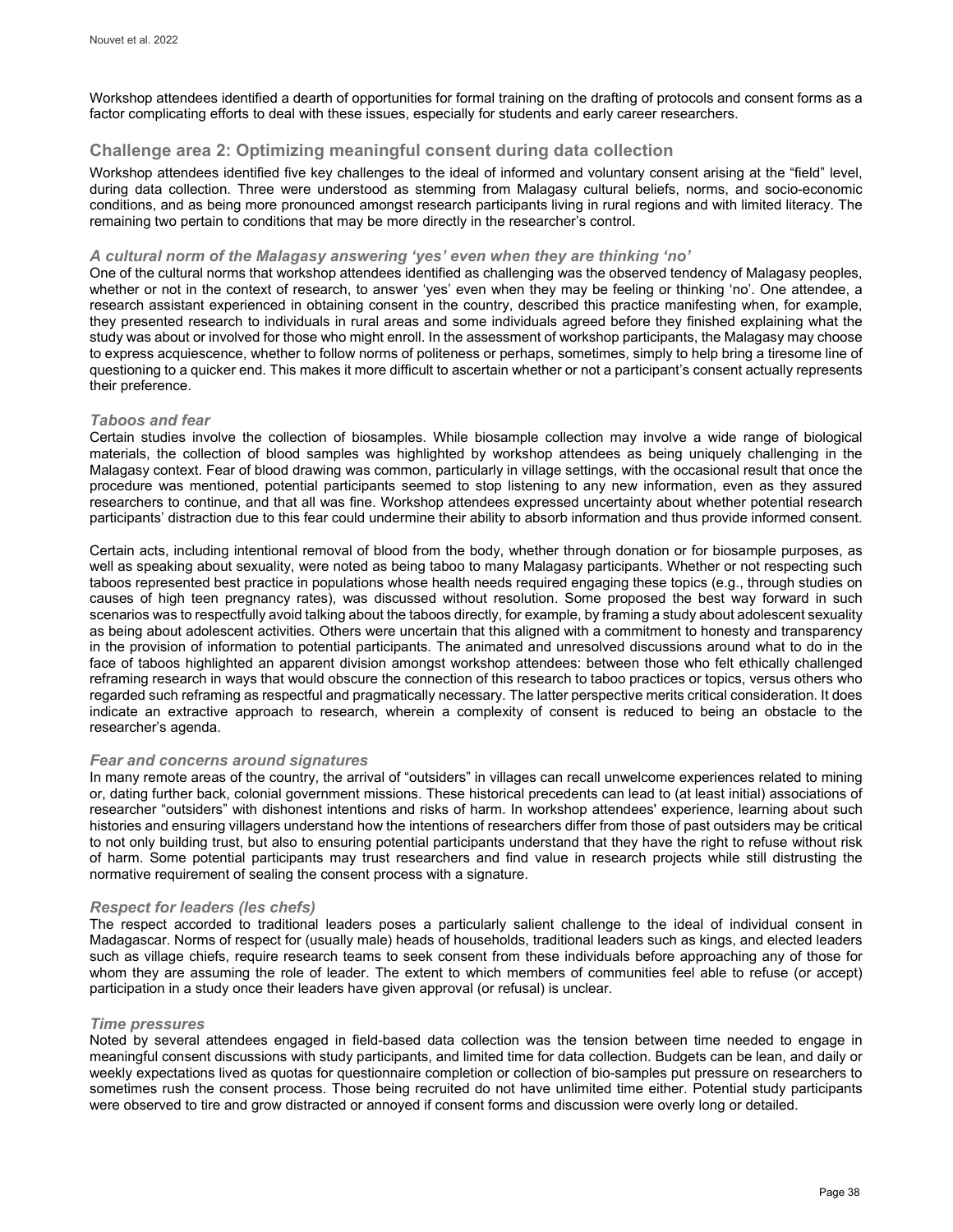#### *Creating an environment conducive to questions and discussions*

Time pressures and cultural norms can conspire to create situations where potential participants are reluctant to ask questions. Researchers explained feeling uncertain of potential participants' level of understanding when, after a lengthy explanation of a study, participants had no questions for them. Currently, researchers are uncertain whether a lack of questions or discussions prior to participants providing their consent indicates an actual lack of questions and concerns, reflects participants' fatigue in the face of lengthy study and participant explanations, or represents a situation where, for reasons unclear to the researcher, a potential participant has questions or concerns but is not expressing these. Researchers were not sure how to proceed in such scenarios. One attendee noted that they felt uncomfortable at the prospect of pressuring unwilling potential participants to speak up.

#### *Researcher engagement in consent processes*

Some workshop attendees who worked on teams in the field admitted that researchers themselves sometimes lack concentration during consent processes. Reasons for this included the time pressures just described, or researchers perceiving consent as a chore that one just had to "get done", prior to starting data collection. Whatever its cause, it was noted that researchers' lack of concentration could lead to accidental omissions of consent information, and limited attentiveness to potential study participants' questions or even apparent discomfort.

#### **Challenges and complexities not identified in workshop discussions**

Notably absent in workshop discussions was the limited choice of those invited to participate in research. This struck the first author (EN), and co-facilitator of the workshop, as worth underlining. She was primed to note such an absence based on her involvement with a World Health Organization working group dedicated to advancing good participatory practices in the conduct of clinical research and based on her long-standing interest in bringing under-recognized perspectives to bear on global health research ethics (37-41). A key theme in the literature on consent to research in sub-Saharan Africa centres on the challenge of ensuring voluntariness in the context of projects or studies that provide participants with free, valued, and otherwise inaccessible options for medical consultations, treatment, diagnostic tests, or even benefits such as food supplements (20, 36). Only one participant in the workshop briefly referred to the poverty of participants and their need for healthcare as a complicating factor for consent in the Malagasy context.

Many have argued for the importance of community input and collaboration in research ethics guidance development and oversight (26-28,31-35,37-39,42-45). Collaborating with members of researched populations for research ethics development and oversight has been advocated as part of broader commitments to minimize harm, decolonize research ethics, foster respectful researcher-participant relations, and avoid the objectification of research participants. There is a global move to advance evidence-based or practical ethics by listening to and recognizing the value of research participants' experiencebased insights for guidance. No attendee in the workshop raised the possibility of involving community representatives in the development or improvement of informed consent processes, forms, or research ethics training more generally. No attendee suggested that further research on decision-making or consent processes and challenges in Madagascar could or should be developed in partnership with representatives from researched communities and localities.

The absence of calls for collaboration or engagement with individuals in researched communities is worth noting. This absence arose in the context of a workshop limited to individuals involved in recruitment, enrollment, and oversight of research in Madagascar; but that does not render it less significant. This absence may reflect prevalent understandings and approaches shared amongst those responsible for the conduct of research in the country. It may indicate prevalent understandings about how and with whose input best practices for the conduct of research could be advanced – in this case, without the involvement of participants. It may also reflect a dominant and uncritical conceptualization of research as an extractive endeavour, i.e., one that is organized around participant enrollment and data collection goals, and that engages with researched populations for the exclusive purposes of fulfilling research agendas without significant input from those populations. Such an extractive approach to research reduces consent complexities to pragmatic barriers. Histories, ongoing power relationships between researchers and those approached for participation, and social-cultural ideas and norms animating participants' engagement with research are seen as barriers to research in need of troubleshooting, rather than something to explore in dialogue with those being approached for research participation.

Several strategies were proposed in relation to the challenges encountered by researchers as they seek to support potential participants' consent decision-making. These are described below and fall into two main categories: *practical strategies* to address challenges related to consent, and *recommendations* for further dialogue and empirical investigation.

#### **Practical strategies to address consent challenges related to protocol preparation, navigating cultural norms and taboos, and time pressures**

There is a need, especially pressing for Malagasy students and junior researchers, for more training in the "how to" of formulating protocols and consent forms. Workshops focused on the preparation of consent forms, in particular, could help demystify the process and prepare researchers to thoughtfully engage with this, in both a pragmatic and respectful manner.

Pre-field anthropological training could orient researchers to the diversity within as well as across specific Malagasy populations and encourage them to be informed about prior activities by "outsiders", and therefore be ready to explain their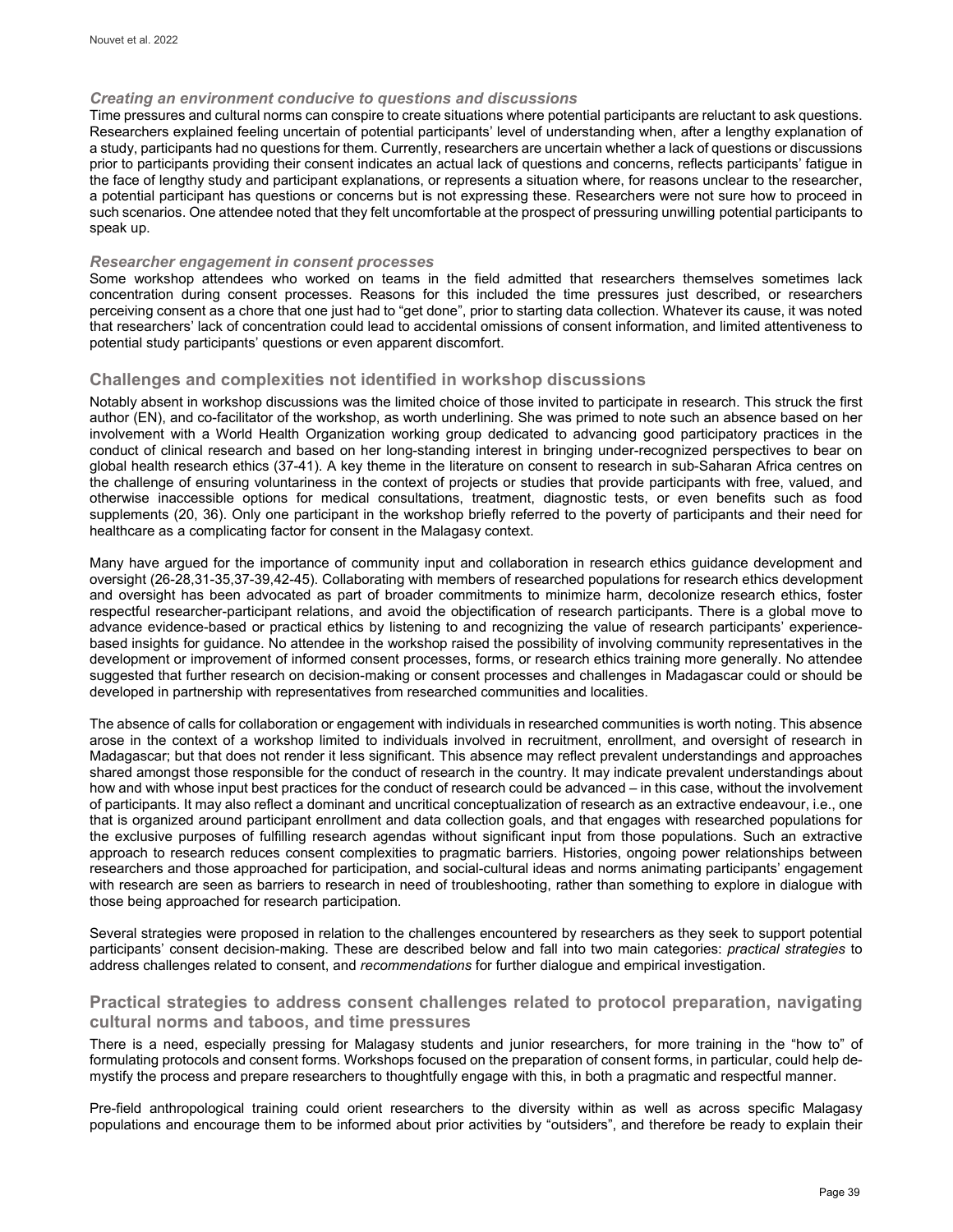own presence and purpose in relation to these historical precedents. Related to this latter point, researchers could be primed to remain intensely curious in general, and attentive to relations of power, apparent discomfort, preconceived ideas, or conditions that could influence participants' abilities to understand and freely consent or refuse participation in research. Supervisors and educators could further emphasize the importance of being present, alert, and responsive to potential misunderstandings during consent processes, so as to ensure the quality and ethics of research.

Specific open-access tools that could be created include: a reference document with suggestions for translating scientific and medical terminology into Malagasy dialects, and audio-visual tools to support research participants' (especially limited literacy participants') understanding of study goals and methodologies. Researchers need to slow down when necessary to ensure potential participants have the time to ask questions and express concerns. One attendee recommended the strategy, described in the literature over 20 years ago (46) and which they found effective, of asking a potential participant to summarize the consent information just explained to them.

The National Biomedical Research Ethics Committee in Madagascar (CERBM) currently allows researchers to adapt consent processes in response to population needs or individual preference – for instance, by allowing limited-literacy populations and communities who might be wary of providing signatures to "outsiders" to provide their consent orally. If the experience of workshop attendees is representative, this flexibility is not widely known and rarely practiced in Madagascar. The creation of a Malagasy/French open-access document outlining when and why oral consent may be used, and with what risks and advantages, could help legitimize it as an ethically acceptable alternative.

### **Recommendations for further discussion and research**

Overarching tensions highlighted in the workshop merit further discussion and empirical exploration in and of themselves, to support the development of best practice guidelines for the ethical conduct of research in Madagascar. No consensus was reached amongst attendees with respect to the challenge of determining how minimalist can be information shared in a consent process while remaining sufficient for consent to remain informed and thus valid. This challenge was clearly entangled with time pressures lived by all attendees: pressures to "complete" the consent confirmation process, collect data, and complete research. Some attendees seemed to hope that there might be a quick fix to the "problem" of long consent forms and consent processes. Such comments raise concerns: some front line health researchers may be engaged in poor practices by rushing consent processes. A number of senior and junior researchers noted as much, calling for a change to the research culture so that more time was expected and reserved for initial consent processes. Others questioned the feasibility of such a change, especially in a context where virtually all research is funded by international partners and projects that often have strict timelines. How to bring about this change in culture and norms, as well as the impact this could have on the quality of consent processes, remains to be seen.

Ensuring that the content and wording of consent forms is accessible to potential participants in accordance with their literacy level and cultural context is a known requisite of ethical consent to research participation processes (26). While workshop attendees recognized this need, no clear strategy for meeting it was identified. Procedures, such as for blood biosamples which are the subject of common fears and taboos, may need to be explained and addressed to a degree that potentially exceeds their place in a study. Further research, conducted within distinct and diversely located projects throughout the country, is needed to determine what constitutes culturally and contextually appropriate types and levels of information to support informed consent. As one attendee noted, research is needed to understand the specific impact on participant understanding and decision-making when more or less information is included.

The relationship between collective and individual consent also merits further research. Attendees remain uncertain how researchers might best enact their ethical responsibility to respect distinct cultural values and practices, while also ensuring – in accordance with this foundational research ethics principle – that individual participants' consent to research is voluntary. A review of key research ethics guidance shows that these provide little in the way of practical advice for navigating dual responsibilities to respecting values of individual and collective consent. Thus, for example, the latest CIOMS (1) stresses the importance of "showing respect for communities" and "ensuring community acceptance" of projects (1, p.25), while maintaining that community leaders' permission may "in no case […] substitute for individual informed consent" (1, p.35). The Canadian *Tri-Council Policy Statement: Ethical Conduct for Research Involving Humans* (42), a key reference point for Canadian coauthors on this publication, provides a good example of the possibilities – and limitations – of efforts to explicitly address or regulate these tensions. Since 2009, this guidance document has included a Chapter on research with aboriginal Canadian groups, developed under the leadership of and in consultation with aboriginal scholars and community members. This Chapter defines collective decision-making as an important cultural practice in many aboriginal communities that researchers working in these communities are ethically bound to respect but provides no guidance on how one might operationalize "collective decision-making as a complement to individual consent" (28, Ch.9). In sum, the challenge of ensuring individual consent while remaining respectful of collective decision-making and of leaders' authority is not limited to Madagascar. It is potentially present in all contexts where relational and collective decision-making and respect for family or community leaders' evaluation of the acceptable and unacceptable are dominant cultural practices. Workshop attendees agreed that deepening understanding of how chiefs and research participants understand the relationship between individual and collective consent would represent a valuable addition to Research on Research scholarship and research ethics guidance in the Malagasy context.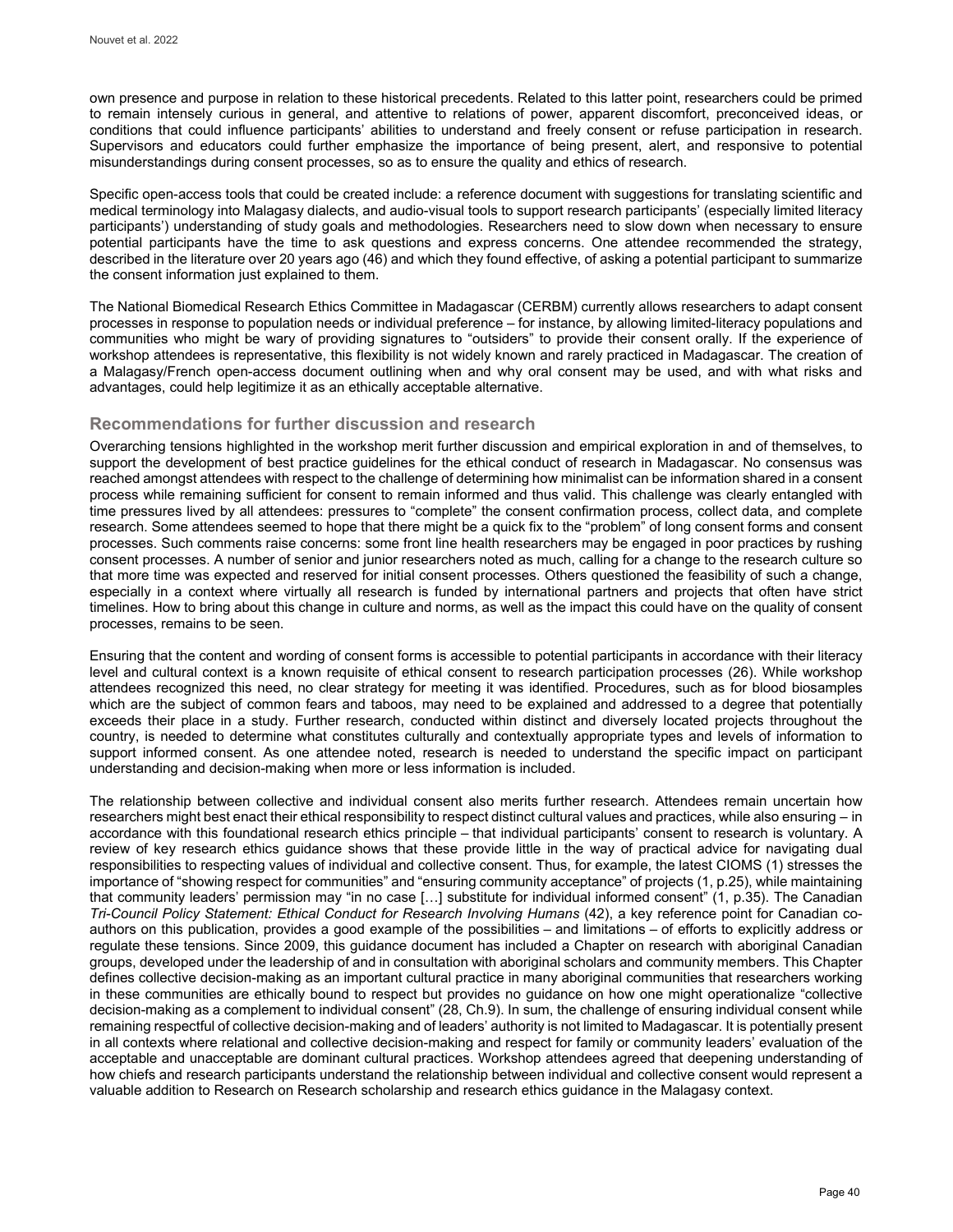No workshop attendee raised issues related to the absence of representatives from researched communities at the meeting. It is not clear whether this reflects an actual lack of recognition for the importance of working with such representatives, but it may. Discussions with members of researched communities are needed to advance understanding of the consent complexities identified by workshop attendees and their ethical significance. Indeed, all further research on consent complexities in Madagascar ideally would be developed and implemented in meaningful collaboration with former participants to research studies in the country, or with individuals positioned to speak on behalf of researched populations. Such collaboration on the design of study questions, methods, and analysis of findings would have practical and ethical benefits. Notably, it could multiply insights on consent complexities and as a result strengthen research ethics guidance and localized strategies to further support informed consent to research in the country. Just as important, such collaboration enacts recognition that participants – as stakeholders who are directly affected by research processes – are well positioned to clarify what counts as ethical, respectful, and in this way "best" practice in a particular setting (47,48). Inviting input on study objectives and questions from members of researched populations also supports a shift away from an extractive approach to research that engages with participants for agendas that are established outside the purview of researched populations' concerns and priorities. How best to achieve increased engagement with members of researched communities in ways that feel non-extractive to these stakeholders will itself require dialogue with researched community representatives (48,49). Such invitations, at this point in Madagascar as elsewhere, will not necessarily be welcome or trusted. These will occur against a backdrop of colonial and neocolonial extractive research, dominant hierarchies of knowledge, and racial, economic, and social hierarchies; as such, it can be expected that invitations to "collaborate" from researchers from "outside" may be interpreted as attempts at exploitation (38,47- 49).

#### **CONCLUSION**

There is nothing simple about ensuring free and informed consent to participate in most circumstances of biomedical research. Best practices for supporting voluntariness must also be developed in ways that enable reconciliation of universal principles for the ethical conduct of research with cultural practices and values that may at times appear or actually be at odds with these principles. The 2018 "Complexities of Consent in Madagascar" research dialogue initiative brought together representatives from a range of institutions and with a range of experiences in the conduct of research in Madagascar. Together, we identified key challenges, potential strategies, and questions in need of further exploration for supporting consent in this sub-Saharan African country. One workshop is insufficient to identify and troubleshoot all the complexities of informed and voluntary consent, even for a single national context. As previously noted, this workshop included a limited number of stakeholders, and it did not include actual research participants. Consultations or research with individuals and communities that have been invited to participate in research studies is necessary, if the complexities and challenges of consent in Malagasy contexts are to be described and addressed in ways that can inform "best practices" that resonate with both research participants and those in charge of studies. Anthropological studies can play an important role in advancing understanding of the lived experiences of those conducting research amongst diverse Malagasy populations as well as individuals approached for research participation. While we recognize that the workshop generated neither comprehensive nor empirically robust findings, the discussions are worth documenting and sharing. They illuminated numerous important issues related to informed consent processes in Madagascar health research that merit attention, notably in the form of capacity building, practical tools, and further research. The workshop discussions summarized here represent a first, if not conclusive step, in developing evidence-based contextspecific strategies to strengthen consent and research ethics processes in Madagascar. More events through which researchers can share and collectively troubleshoot new and old concerns and challenges related to the application of research ethics principles will be important to developing shared best practices that are tailored to Malagasy contexts.

Les auteurs tiennent à remercier toutes les personnes qui ont participé et partagé leurs expériences lors de l'atelier sur les « Complexités du consentement dans la recherche en santé à Madagascar ». Nous tenons également à remercier Ani grâce à laquelle ce projet a été financé, pour son soutien support with respect to the present manuscript, Gojjam Limeneh organisationnel en ce qui concerne le présent manuscrit, Gojjam Limeneh et Sorcha McNally pour leurs aide à la révision et aux références, et Lisa Schwartz pour ses commentaires sur une projet des Instituts de recherche en santé du Canada (FRN 156100) : « Au-delà des idéaux : Complexités éthiques et Health Research" (PI: Elysée Nouvet). pratiques du consentement et de la compensation dans la recherche en santé mondiale » (CP : Elysée Nouvet).

Aucun à déclarer

# **Reçu/Received:** 31/01/2020 **Publié/Published:** 01/03/2022

**Remerciements Acknowledgements**

Chénier, coordinatrice au Canada de la subvention des IRSC through which this project was funded, for her organizational première version. L'atelier a été soutenu par une subvention de Project Grant (FRN 156100): "Beyond Ideals: Ethical and The authors would like to thank all individuals who attended and shared their experiences at the "Consent complexities in health research in Madagascar" workshop. We would also like to thank Ani Chénier, Canada-based coordinator of the CIHR grant and Sorcha McNally for their with copy editing and references and Lisa Schwartz for feedback on an early draft. The workshop was supported by a Canadian Institutes of Health Research practical complexities of consent and compensation in Global

**Conflits d'intérêts Conflicts of Interest**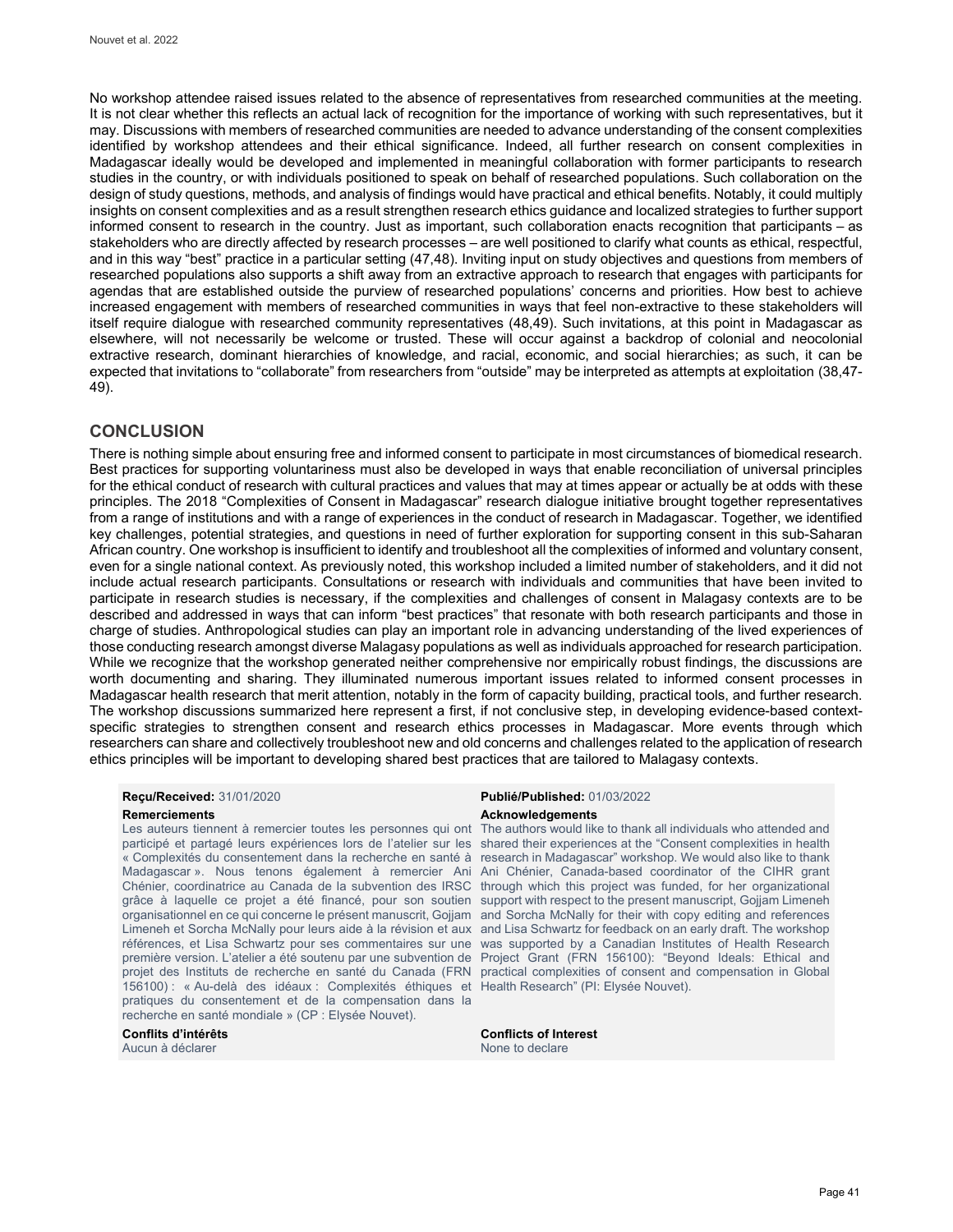#### **Édition/Editors:** Vanessa Chenel & Aliya Affdal

Les éditeurs suivent les recommandations et les procédures The editors follow the recommendations and procedures décrites dans le [Code of Conduct and Best Practice Guidelines](http://publicationethics.org/resources/code-conduct) outlined in the COPE Code of Conduct and Best Practice <u>[for Journal Editors](http://publicationethics.org/resources/code-conduct)</u> de COPE. Plus précisément, ils travaillent <u>Guidelines for Journal Editors</u>. Specifically, the editors will work pour s'assurer des plus hautes normes éthiques de la to ensure the highest ethical standards of publication, including: publication, y compris l'identification et la gestion des conflits the identification and management of conflicts of interest (for d'intérêts (pour les éditeurs et pour les auteurs), la juste editors and for authors), the fair evaluation of manuscripts, and évaluation des manuscrits et la publication de manuscrits qui the publication of manuscripts that meet the journal's standards répondent aux normes d'excellence de la revue. of excellence.

#### **Évaluation/Peer-Review:** Mari Dumbaugh & Davina Banner

Les recommandations des évaluateurs externes sont prises en Reviewer evaluations are given serious consideration by the considération de façon sérieuse par les éditeurs et les auteurs editors and authors in the preparation of manuscripts for dans la préparation des manuscrits pour publication. Toutefois, publication. Nonetheless, being named as a reviewer does not être nommé comme évaluateurs n'indique pas nécessairement necessarily denote approval of a manuscript; the editors of l'approbation de ce manuscrit. Les éditeurs de la <u>*Revue* C*anadian Journal of Bioethics</u> take full responsibility for final*</u> *[canadienne de bioéthique](http://cjb-rcb.ca/)* assument la responsabilité entière de acceptance and publication of an article. l'acceptation finale et de la publication d'un article.

### **REFERENCES**

- 1. Council for International Organizations of Medical Sciences (CIOMS). [International Ethical Guidelines for Health](https://cioms.ch/shop/product/international-ethical-guidelines-for-health-related-research-involving-humans/)[related Research Involving Human Subjects.](https://cioms.ch/shop/product/international-ethical-guidelines-for-health-related-research-involving-humans/) 2016.
- 2. Emmanuel EJ, Wendler D, Grady C[. What makes clinical research ethical?](https://jamanetwork.com/journals/jama/article-abstract/192740) JAMA. 2000;283(20):2701-2711.
- 3. World Medical Association (WMA)[. The Declaration of Helsinki.](https://www.wma.net/policies-post/wma-declaration-of-helsinki-ethical-principles-for-medical-research-involving-human-subjects/) 2013.
- 4. Croix BF. Gammée contre caducée: les expériences humaines en Allemagne pendant la Deuxième Guerre Mondiale. Berlin, Germany: Commission Scientifique des Crimes de Guerre; 1950.
- 5. [The Nuremberg Code](https://www.bmj.com/content/313/7070/1448.1) (1947). BMJ.1996;1947313:1448.<br>6. Diamond E. The Willowbrook experiments. The Linacre (
- Diamond E. [The Willowbrook experiments.](https://epublications.marquette.edu/cgi/viewcontent.cgi?article=3222&context=lnq) The Linacre Quarterly. 1973;40(2):9.
- 7. Mosby I. [Administering colonial science: nutrition research and human biomedical experimentation in aboriginal](https://muse.jhu.edu/article/512043)  [communities and residential schools, 1942–1952.](https://muse.jhu.edu/article/512043) Histoire sociale/Social history. 2013;46(1):145-172.
- 8. Reverby S. Examining Tuskegee: The Infamous Syphilis Study and Its Legacy. University of North Carolina Press; 2013.
- 9. Lerner BH[. Subjects or objects? Prisoners and human experimentation.](https://doi.org/10.1056/NEJMp068280) NEJM. 2007;356(18):1806-1807.
- **10.** Washington H. Medical Apartheid: The Dark History of Medical Experimentation On Black Americans from Colonial Times to the Present. Knopf Doubleday Publishing Group; 2006.
- 11. Bhan A, Majd M, Adejumo A[. Informed consent in international research: perspectives from India, Iran and Nigeria.](https://mdprogram.mcmaster.ca/docs/default-source/MUMJ-Library/v3_36-41-informed-consent-medical-ethics.pdf?sfvrsn=0) Medical Ethics. 2006;3(1):36-41.
- 12. Gikonyo C, Bejon P, Marsh V, Molyneux S[. Taking social relationships seriously: lessons learned from the informed](https://www.sciencedirect.com/science/article/pii/S0277953608000890?via%3Dihub)  [consent practices of a vaccine trial on the Kenyan Coast.](https://www.sciencedirect.com/science/article/pii/S0277953608000890?via%3Dihub) Social Science and Medicine. 2008;67(5):708-720.
- 13. Marshall, PA[. Informed consent in international health research.](http://cjb-rcb.ca/1.%09https:/journals.sagepub.com/doi/abs/10.1525/jer.2006.1.1.25) Journal of Empirical Research on Human Research Ethics. 2006;1(1):25-42.
- 14. Sherwin S. A relational approach to autonomy in health care. In: Sherwin S, Feminist Healthcare Network, editors. The Politics of Women's Health: Exploring Agency and Autonomy. 1<sup>st</sup> ed. Philadelphia: Temple University Press; 1998. p. 19-24.
- 15. Tekola F, Bull SJ, Farsides J, et al. [Tailoring consent to context: Designing an appropriate consent process for a](https://journals.plos.org/plosntds/article?id=10.1371/journal.pntd.0000482)  [biomedical study in a low-income setting.](https://journals.plos.org/plosntds/article?id=10.1371/journal.pntd.0000482) PLOS Neglected Tropical Diseases. 2009;3(7):e482.
- 16. Abdool Karim Q, Abdool Karim S, Coovadia HM, Susser M. [Informed consent for HIV testing in a South African](https://ajph.aphapublications.org/doi/10.2105/AJPH.88.4.637)  [hospital: is it truly informed and truly voluntary?](https://ajph.aphapublications.org/doi/10.2105/AJPH.88.4.637) American Journal of Public Health. 1998;88(4):637-640.
- 17. Afolabi MO, Okebe JU, McGrath N, et al[. Informed consent comprehension in African research settings.](https://onlinelibrary.wiley.com/doi/full/10.1111/tmi.12288) Tropical Medicine & International Health. 2014;19(6):625–642.
- 18. Molyneux CS, Wassenaar DR, Peshu N, Marsh K. 'Even if they ask you to stand by a tree all day, you will have to [do it \(laughter\)…!': Community voices on the notion and practice of informed consent for bio-medical research in](https://www.sciencedirect.com/science/article/abs/pii/S0277953604006513?via%3Dihub)  [developing countries.](https://www.sciencedirect.com/science/article/abs/pii/S0277953604006513?via%3Dihub) Soc Sci Med. 2005;61(2):443–454[.](https://www.sciencedirect.com/science/article/abs/pii/S0277953604006513?via%3Dihub)
- 19. Ssali A, Poland F, Seeley J. [Exploring informed consent in HIV clinical trials: A case study in Uganda.](https://pubmed.ncbi.nlm.nih.gov/27872904/) Heliyon. 2016;2(11):1-26.
- 20. Kingori P. [The 'empty choice': A sociological examination of choosing medical research participation in resource](https://journals.sagepub.com/doi/full/10.1177/0011392115590093)[limited Sub-Saharan Africa.](https://journals.sagepub.com/doi/full/10.1177/0011392115590093) Current Sociology. 2015;63(5):763-778.
- 21. Osamor PE, Kass N. [Decision-making and motivation to participate in biomedical research in southwest Nigeria.](http://cjb-rcb.ca/1.%09https:/onlinelibrary.wiley.com/doi/abs/10.1111/j.1471-8847.2012.00326.x) Developing World Bioethics. 2012;12(2):87–95.
- 22. Molyneux S, Bull S. Consent and community engagement in diverse research contexts: reviewing and developing [research practice: Participants in the Community Engagement and Consent Workshop Kilifi, Kenya, March 2011.](https://journals.sagepub.com/doi/abs/10.1525/jer.2013.8.4.1)  Journal of Empirical Research on Human Research Ethics. 2013;8(4):1-18.
- 23. Staunton C, Moodley K. [Challenges in biobank governance in Sub-Saharan Africa.](https://bmcmedethics.biomedcentral.com/articles/10.1186/1472-6939-14-35) BMC Medical Ethics. 2013;14(35):1-8.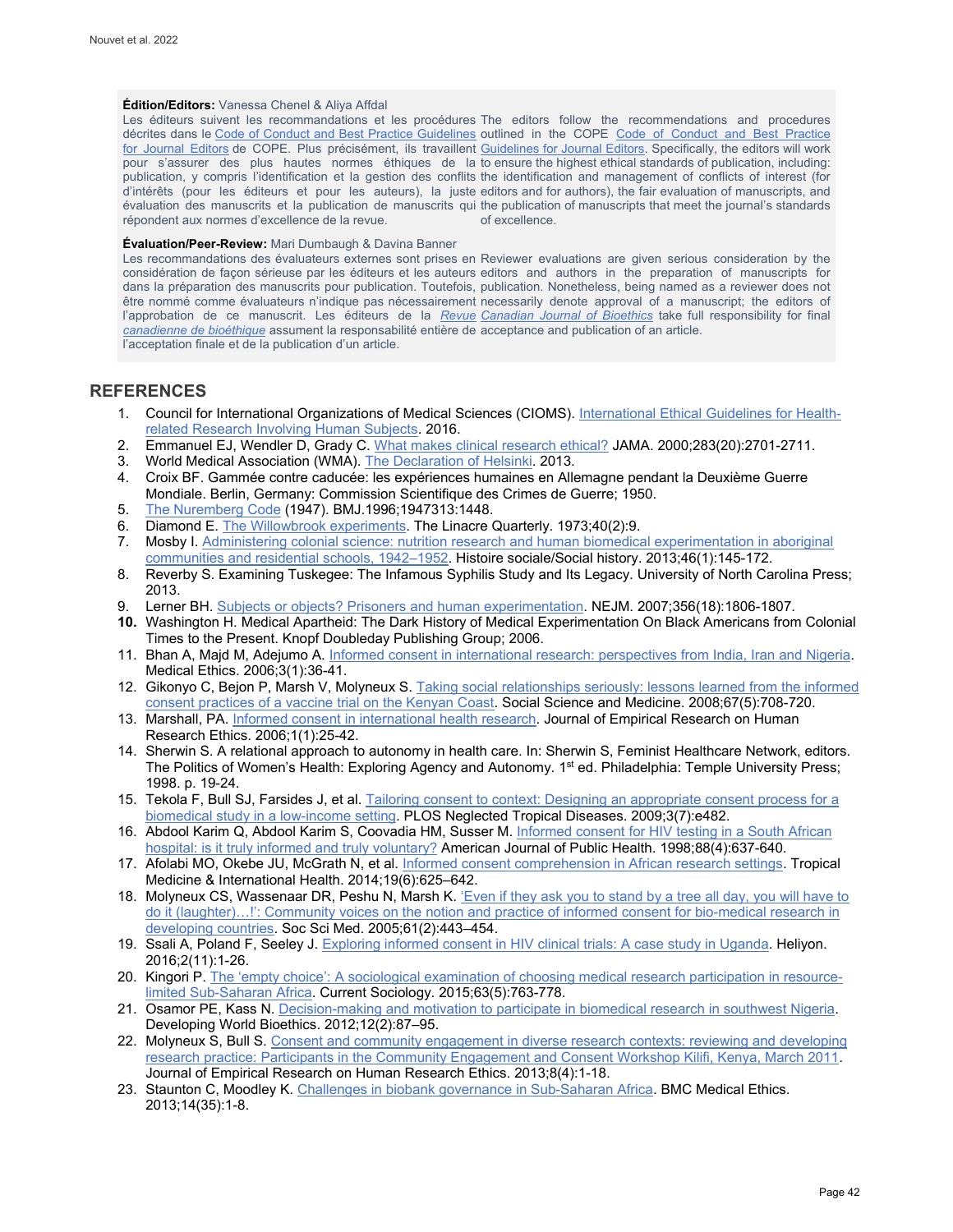- 24. Tindana P, Bull S, Amenga-Etego L, et al[. Seeking consent to genetic and genomic research in a rural Ghanaian](https://bmcmedethics.biomedcentral.com/articles/10.1186/1472-6939-13-15)  [setting: A qualitative study of the MalariaGEN experience.](https://bmcmedethics.biomedcentral.com/articles/10.1186/1472-6939-13-15) BMC Medical Ethics, 2012;13:1-12.
- 25. Abramowitz S, Lindley McKune S, et al[. The opposite of denial: social learning at the onset of the ebola emergency](https://www.tandfonline.com/doi/full/10.1080/10810730.2016.1209599)  [in Liberia.](https://www.tandfonline.com/doi/full/10.1080/10810730.2016.1209599) Journal of Health Communication. 2017;22(sup1):59-65.
- 26. [Emergency Ebola Anthropology Network \(EEAN\) Advisory Brief: Culture and Clinical Trials.](http://www.ebola-anthropology.net/key_messages/emergency-ebola-anthropology-network-advisory-brief-culture-and-clinical-trials/) Ebola Response Anthropology Platform; 2015.
- 27. Médecins Sans Frontières Ethics Review Board[. Research Ethics Framework: Guidance document.](https://fieldresearch.msf.org/handle/10144/305288) Médecins Sans Frontières. 2008.
- 28. Nuffield Council on Bioethics. [The Ethics of Research related to Healthcare in developing Countries.](https://www.nuffieldbioethics.org/assets/pdfs/Ethics-of-research-related-to-healthcare-in-developing-countries.pdf) 2002.
- 29. Bhutta Z[. Beyond informed consent.](http://cjb-rcb.ca/1.%09https:/www.ncbi.nlm.nih.gov/pmc/articles/PMC2623030) Bull World Health Organization. 2004;82(10):771-777.
- 30. Koonrungsesomboon N, Laothavorn J, Chokevivat V, Hirayama K, Karbwang J[. SIDCER informed consent form:](http://ijme.in/articles/sidcer-informed-consent-form-principles-and-a-developmental-guideline/?galley=html)  [principles and a developmental guideline.](http://ijme.in/articles/sidcer-informed-consent-form-principles-and-a-developmental-guideline/?galley=html) Indian Journal of Medical Ethics. 2016;1(2):83-86.
- 31. Annas GJ. [Globalized clinical trials and informed consent.](https://pubmed.ncbi.nlm.nih.gov/19439740/) NEJM. 2009;360(20):2050-2053.
- 32. Krosin MT, Klitzman R, Levin B, Cheng J, Ranney ML[. Problems in comprehension of informed consent in rural and](https://pubmed.ncbi.nlm.nih.gov/16895047/)  [peri-urban Mali, West Africa.](https://pubmed.ncbi.nlm.nih.gov/16895047/) Clinical Trials. 2006;3(3):306-313.
- 33. Moodley K, Pather M, Myer L. Informed consent and participant perceptions of influenza vaccine trials in South [Africa.](https://www.ncbi.nlm.nih.gov/pmc/articles/PMC1734072/) Journal of Medical Ethics. 2005;31(12):727-732.
- 34. Munalula-Nkandu E, Ndebele P, Siziya S, Munthali JC. To what did they consent? understanding consent among [low literacy participants in a microbicide feasibility study](https://onlinelibrary.wiley.com/doi/abs/10.1111/dewb.12069) in Mazabuka, Zambia. Developing World Bioethics. 2015;15(3):248-256.
- 35. Ndebele PM, Wassenaar D, Munalula E, et al. *Improving understanding of clinical trial procedures among low* [literacy populations: an intervention within a microbicide trial in Malawi.](https://doi.org/10.1186/1472-6939-13-29) BMC Med Ethics. 2012;13(29).
- 36. Ward CL, Shaw D, Anane-Sarpong E, Sankoh O, Tanner M, Elger B. [The ethics of health care delivery in a](https://journals.sagepub.com/doi/10.1177/1556264617742236)  [pediatric malaria vaccine trial: the perspectives of stakeholders from](https://journals.sagepub.com/doi/10.1177/1556264617742236) Ghana and Tanzania. Journal of Empirical Research on Human Research Ethics. 2018;13(1):26-41.
- 37. Molyneux S, Gobat N, Cheah P, et al[. Working with community advisory boards for COVID-19 related clinical studies.](https://www.who.int/publications/m/item/working-with-community-advisory-boards-for-covid-19-related-clinical-studies)  [Novel Coronavirus.](https://www.who.int/publications/m/item/working-with-community-advisory-boards-for-covid-19-related-clinical-studies) WHO Good Participatory Practices for COVID-19 research Working Group; 23 April 2020.
- 38. Nouvet E, Hunt M, Schwartz LJ[. 'Is there anything else you would like to add?': the ethics of \(not\) addressing](https://www.frontiersin.org/articles/10.3389/fpubh.2022.796414/full)  [research participants' top concerns in public health emergency health research.](https://www.frontiersin.org/articles/10.3389/fpubh.2022.796414/full) Frontiers in Public Health. 2022; 10:796414.
- 39. Nouvet E, Sheather J, Barry SP, et al. Challenges and ethical considerations for research in the context of [international public health emergencies.](https://www.nuffieldbioethics.org/assets/pdfs/Guinea-Nuffield-WHO-consultation-report-FINAL.pdf) 2021. London, UK: Nuffield Bioethics Council.
- 40. Nouvet E, Chenier A, Kouyate S. [Participants' perceptions of Ebola research: Report to participants.](https://humethnet.files.wordpress.com/2019/09/hherg_perceptions_ebola_research_participants_report_final.pdf) Hamilton: Humanitarian Health Ethics; 2018.
- 41. Nouvet E. Extraordinary aid and its shadow: The significance of gratitude in Nicaraaguan humanitarian healthcare. Critique of Anthropology. 2016;36(3):1-20. [Working with community advisory boards for COVID-19 related clinical](https://www.who.int/publications/m/item/working-with-community-advisory-boards-for-covid-19-related-clinical-studies)  [studies. Novel Coronavirus.](https://www.who.int/publications/m/item/working-with-community-advisory-boards-for-covid-19-related-clinical-studies) 2020. WHO Good Participatory Practices for COVID-19 research Working Group. 2020.
- 42. Canadian Institutes of Health Research, Natural Sciences and Engineering Research Council of Canada, and Social Sciences and Humanities Research Council of Canada (Tri-Council)[. Tri-Council Policy Statement: Ethical](https://ethics.gc.ca/eng/policy-politique_tcps2-eptc2_2018.html)  [Conduct for Research Involving Humans.](https://ethics.gc.ca/eng/policy-politique_tcps2-eptc2_2018.html) Ottawa; 2018.
- 43. Kalichman M[. Evidence-based research ethics.](https://www.tandfonline.com/doi/abs/10.1080/15265160902923457) American Journal of Bioethics. 2009;9(6-7):85-87.
- 44. McDonald M, Cox S. Moving toward [evidence-based human participant protection.](https://link.springer.com/article/10.1007/s10805-009-9082-3) Journal of Academic Ethics. 2009;7(1).
- 45. Neufeld SD, Chapman J, Crier N, et al. [Research 101: A process for developing local guidelines for ethical research](https://harmreductionjournal.biomedcentral.com/articles/10.1186/s12954-019-0315-5)  [in heavily researched communities.](https://harmreductionjournal.biomedcentral.com/articles/10.1186/s12954-019-0315-5) Harm Reduction Journal. 2019;16(41).
- 46. Appelbaum PS, Grisso T[. Assessing patients' capacities to consent to treatment.](https://www.nejm.org/doi/pdf/10.1056/NEJM198812223192504) NEJM. 1988;319(25):1635-1638.
- 47. Wright K et al. Workshop report: community engagement in and for ethical research in outbreaks of infectious [diseases and other humanitarian crises.](https://www.nuffieldbioethics.org/assets/pdfs/Research-in-global-health-emergencies-Dakar-Workshop.pdf) 2019. London, U.K.: Nuffield Bioethics Council.
- 48. Brunger F, Wall D. [What do they really mean by partnerships? Questioning the unquestionable good in ethics](https://journals.sagepub.com/doi/full/10.1177/1049732316649158)  [guidelines promoting community engagement in indigenous health research.](https://journals.sagepub.com/doi/full/10.1177/1049732316649158) Qualitative Health Research. 2016;26(13):1862-1877.
- 49. McGregor D. [From 'decolonized' to reconciliation research in](https://www.acme-journal.org/) canada: drawing from indigenous research [paradigms.](https://www.acme-journal.org/) ACME: An International Journal for Critical Geographies. 2018;17(3):810-831.